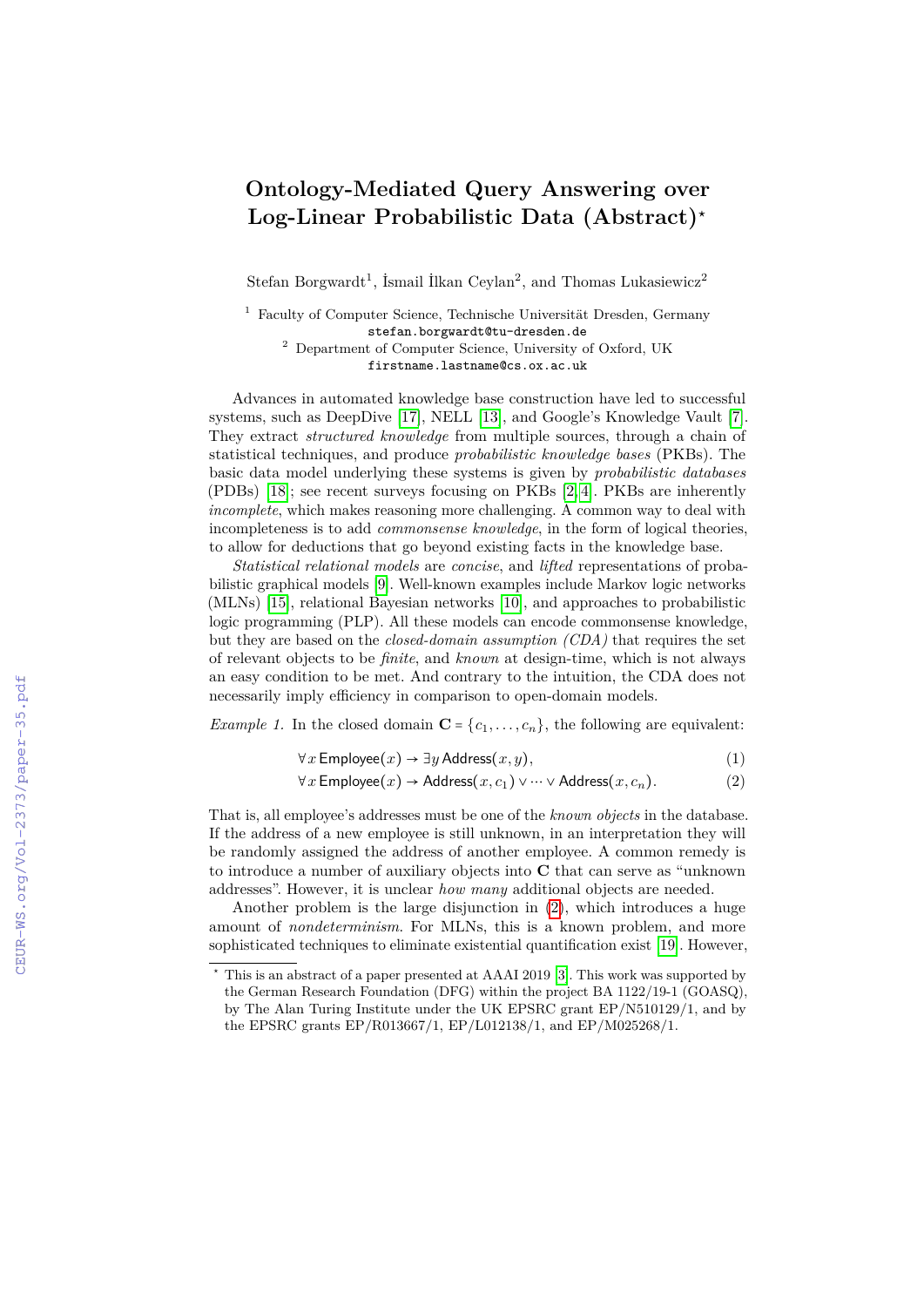in the worst case, these techniques also cannot avoid the nondeterminism over the fixed domain. For this reason, almost all MLN implementations only support universal quantification [\[6,](#page-2-0)[14\]](#page-2-1). This inefficiency appears also in ontology languages. For example, [\(1\)](#page--1-11) can be formulated in  $\mathcal{EL}$ , where reasoning is P-complete, but becomes NP-complete in a closed domain [\[8\]](#page-2-2).

Probabilistic models that can encode commonsense knowledge while allowing an *open domain* include PLP with function symbols [\[5,](#page-2-3) [16\]](#page-2-4), the probabilistic programming language BLOG [\[12\]](#page-2-5), and ontology-based approaches [\[1,](#page-2-6) [11\]](#page-2-7). The latter are further distinguished from the rest by the *open-world assumption*, i.e., they do not interpret the absence of facts as the negation of these facts; this assumption means that the incomplete nature of the PKB is respected.

Another problem that is inherent to knowledge-based probabilistic models is related to *inconsistent worlds*, which are usually removed, and the resulting probability distribution is *renormalized*.

*Example 2.* Consider the following tuple-independent PDB  $\mathcal P$  and theory  $\mathcal T$ :

$$
\mathcal{P} \coloneqq \{ \langle A(a): 0.5 \rangle, \langle B(a): 0.5 \rangle \} \qquad \mathcal{T} \coloneqq \{ \forall x \, A(x) \to B(x) \}.
$$

The possible worlds are

$$
\mathcal{W}_1 = \{A(a), B(a)\}, \ \mathcal{W}_2 = \{A(a), \neg B(a)\}, \ \mathcal{W}_3 = \{\neg A(a), B(a)\}, \ \mathcal{W}_4 = \dots
$$

Without  $\mathcal T$ , each of these worlds has the probability 0.25, by the independence assumptions of  $P$ . However, since  $\mathcal{W}_2$  is inconsistent with  $\mathcal{T}$ , its probability is reduced to 0, and the probability of the remaining worlds is renormalized to add up to 1, yielding a probability of 0*.*33 each. As an undesired side effect, the probabilities for  $A(a)$  and  $B(a)$  change to 0.33 and 0.66, respectively.

We argue that the observed probabilities of 0*.*5 should be preserved, and try to find a log-linear distribution that deviates from these input values as little as possible. By assigning both  $\mathcal{W}_2$  and  $\mathcal{W}_3$  a probability of 0 and the remaining worlds 0.5 each, we obtain a model that satisfies the constraints of both  $\mathcal T$  and  $\mathcal P$ . This approach respects both the probabilistic and the logical input, and does not favor one over the other. In our new approach, we assume the database given as a set of facts with associated *weights*, which is then interpreted as a log-linear model. As in MLNs, we restrict the probability distribution to the *known* objects, but additionally use a first-order theory interpreted over arbitrary, *possibly infinite* domains, whereby we achieve open-world, open-domain reasoning.

We show that reasoning in our model can be reduced (via polynomial rewriting techniques) to inference in MLNs, or PDBs. These results are significant given the expressive nature of our formalism. As a consequence of the above reductions, many computational complexity results from previous models carry over. We also describe a new approach to learn the weights for our model, based on the principle of *maximum entropy*, to establish the connection with existing PKBs. This approach is independent of the other results, however—in principle, we could use any other weight learning method, e.g., using standard renormalization.

The full paper can be found at <https://tu-dresden.de/inf/lat/papers>.